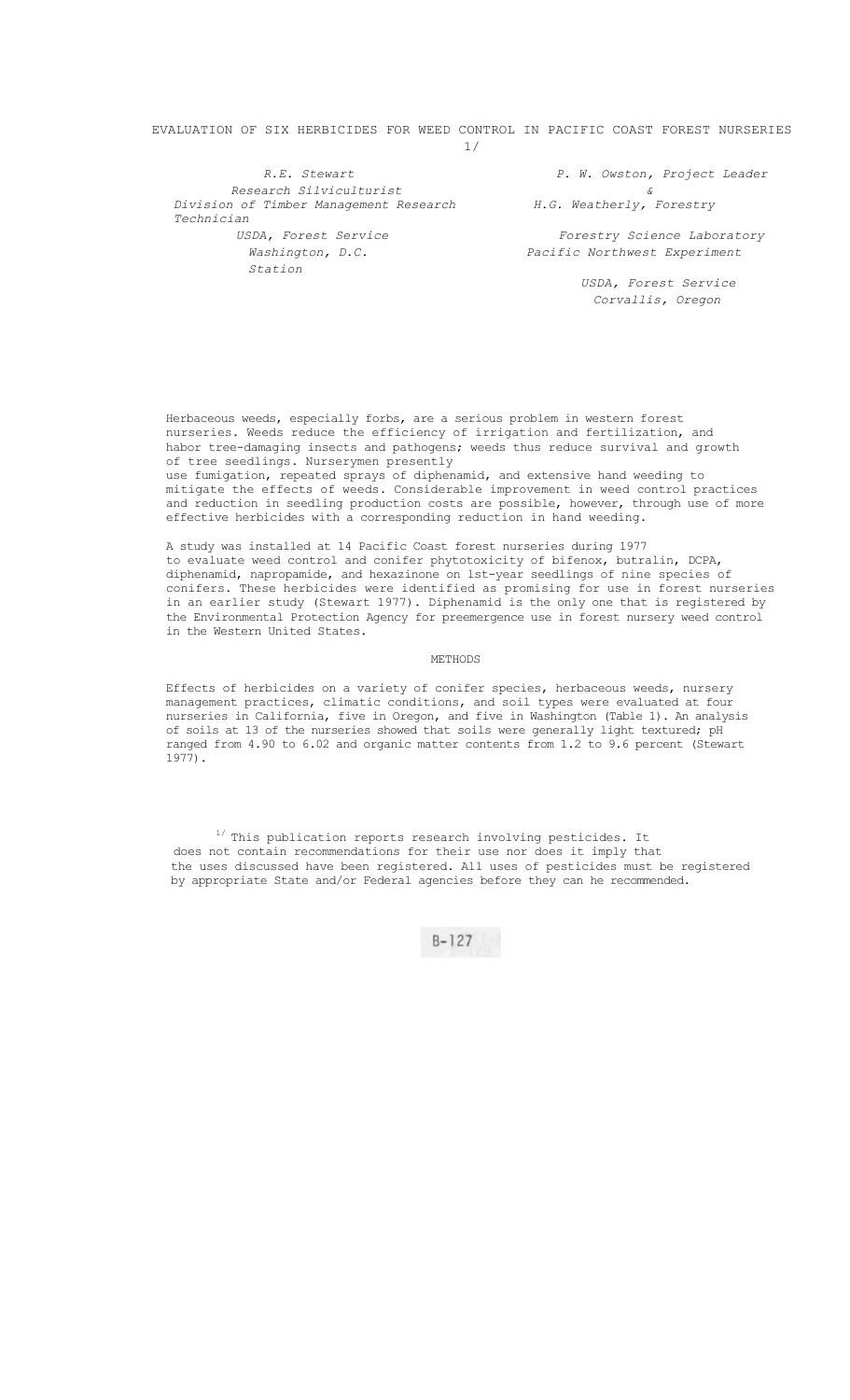Table 1. Ownership and location of Pacific Coast forest nursery weed control cooperators for 1977 tests

| State      | Ownership                 | Name           | Location      |  |  |  |
|------------|---------------------------|----------------|---------------|--|--|--|
| California | U.S. Forest Service       | Humboldt       | McKinleyville |  |  |  |
|            | U.S. Forest Service       | Placerville    | Placerville   |  |  |  |
|            | State of California       | Ben Lomond     | Santa Cruz    |  |  |  |
|            | State of California       | Magalia        | Magalia       |  |  |  |
| Oregon     | U.S. Forest Service       | Bend           | Bend          |  |  |  |
|            | State of Oregon           | D. L. Phipps   | Elkton        |  |  |  |
|            | Weyerhaeuser Company      | Aurora         | Aurora        |  |  |  |
|            | Weyerhaeuser Company      | Klamath Forest | Bonanza       |  |  |  |
|            | Lava Nursery, Inc.        | Lava           | Parkdale      |  |  |  |
| Washington | U.S. Forest Service       | Wind River     | Carson        |  |  |  |
|            | State of Washington       | L. T. Webster  | Olympia       |  |  |  |
|            | Industrial Forestry Assn. | W. B. Greeley  | Olympia       |  |  |  |
|            | Industrial Forestry Assn. | Toledo         | Toledo        |  |  |  |
|            | J. Hofert Company         | Hofert         | Olympia       |  |  |  |

Bifenox, butralin, DCPA, and diphenamid were tested at seven nurseries, napropamide at six nurseries, and hexazinone at eight nurseries. Three herbicides and an untreated control were compared at each nursery. Chemicals were applied to 4-foot-wide fumigated nursery beds using a small plot pressurized sprayer at three application times: (1) postseeding (ps)--within 2 days after sowing and before seed emergence; (2) postgermination (pg)--4 to 5 weeks after conifer seedling emergence and 1 week or less after weeding; and (3) a combination of postseeding and postgermination applications (ps + pg).

Weed control was evaluated in 20-foot-long plots treated with herbicide applied in water at a volume equivalent to 85 gallons per acre (gpa). The dosages tested (hereafter termed 1X dosages) were: 3 lb active ingredient (ai) per acre of bifenox, 2 lb ai per acre butralin, 10.5 lb ai per acre DCPA, 4 lb ai per acre diphenamid, 3 lb ai per acre napropamide, and 0.5 lb ai hexazinone per acre. Dosages for the first five herbicides were manufacturers' recommendations and were confirmed as effective in previous tests (Stewart 1977). Dosage for hexazinone was lower than recommended and was based on previous nursery tests (Stewart 1977). The 10 treatments (untreated + 3 herbicides X 3 application times) were assigned to three adjacent nursery beds in a randomized block design with three replications. Plots were hand weeded twice, once during the week before application of the postgermination sprays and again at the end of the growing season.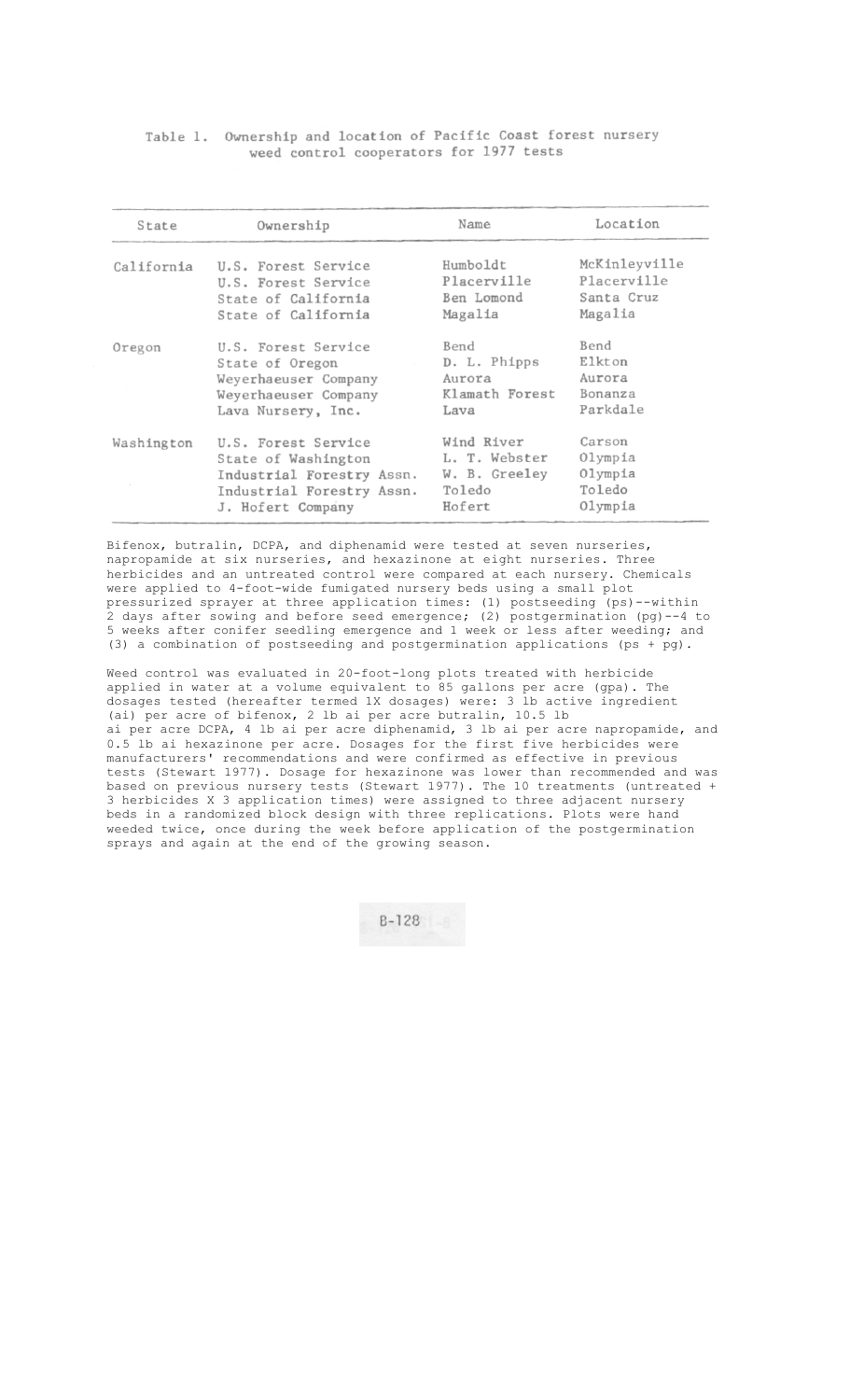Conifer phytotoxicity was evaluated in 3-foot-long plots with a 1-foot untreated buffer between plots. Both 1X and 2X (a dosage twice that recommended for weed control) dosages of each herbicide were compared as postseeding and postgermination sprays; only the 1X dosage was applied to plots treated at both postseeding and postgermination. The 2X dosage was used to establish the margin of safety in conifers in the event of an accidental double spraying during operational use of the herbicide. All 16 treatments (untreated + 3 herbicides X 5 combinations of timing and dosage) were installed in three contiguous 64-foot-long sections of bed in a randomized block design with three replications per species. Effects of

treatments on one to four species were tested at each nursery. Herbicides were applied in water at a volume equivalent to 85 gpa. Phytotoxicity was estimated at the end of the first growing season

(October and November), using a 10-point damage rating scale (0 is complete kill, 10 is no effect) incorporating mortality, stunting, and needle color changes as proposed by Anderson (1963) for nursery weed control studies.

In this paper, data are presented as averages for all nurseries combined. The final summary paper for 3 years of testing in West Coast nurseries will include statistical analyses of the data for individual nurseries, each of which constituted a separate experiment.

#### RESULTS AND DISCUSSION

As shown previously (Stewart 1977), postseeding sprays were more effective than postgermination sprays for total season weed control (Figure 1). This reflects the greater number and vigor of weeds germinating and emerging earlier in the season and suggests that postseeding weed control is critical.

All herbicides except napropamide produced effective weed control (at least 70-percent reduction in weed dry weight) when applied as postseeding or postseeding + postgermination sprays. Applied as a postseeding spray, bifenox produced effective total season weed control at 100 percent of the nurseries where it .<br>was tested, hexazinone at 88 percent, butralin and diphenamid at 71 percent, napropamide at 67 percent, and DCPA at 57 percent. This difference in performance between nurseries probably is related to variable soil conditions and weed populations. It is apparent that a variety of herbicides is needed to provide satisfactory weed control for the range of conditions found in Pacific Coast forest nurseries.

Amount of reduction in total season hand weeding time should be a useful measure of expected savings in weed control costs. For postseeding and postseeding + postgermination sprays, the saving in weeding time compared with untreated plots was:

| Active ingredient |             | Percent reduction of time |  |  |  |
|-------------------|-------------|---------------------------|--|--|--|
| per acre          | $p_{\rm S}$ | $ps+pg$                   |  |  |  |
| 3 lb bifenox      | 73          | 87                        |  |  |  |
| 2 1b butralin     | 77          | 68                        |  |  |  |
| 10.5 1b DCPA      | 75          | 72<br>56                  |  |  |  |
| 4 1b diphenamid   | 54          |                           |  |  |  |
| 3 1b napropamide  | 60          | 76                        |  |  |  |
| 0.5 lb hexazinone | 88          | 88                        |  |  |  |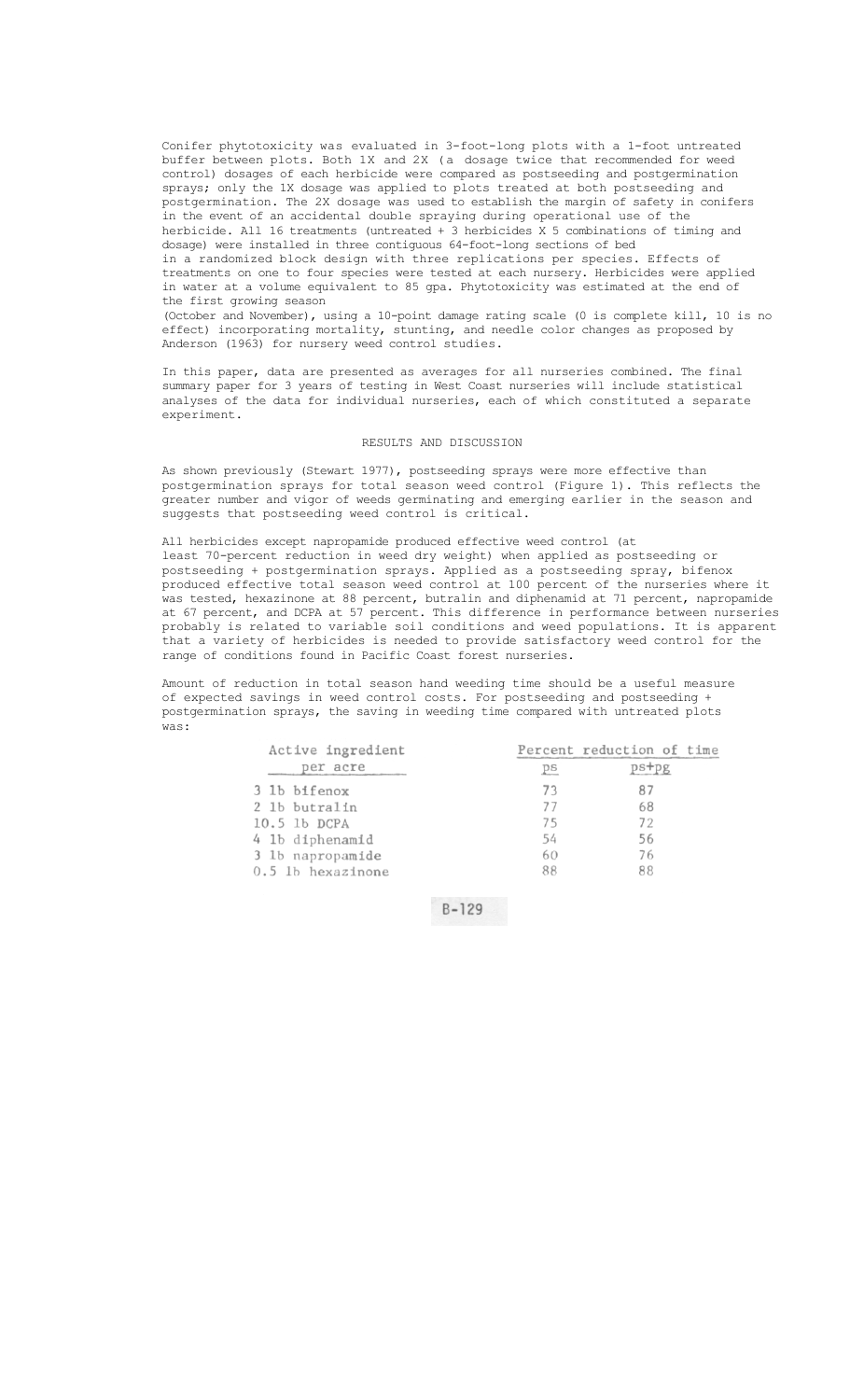# Table 2. Effect of herbicides on seedling Douglas-fir, true firs, pines, western

hemlock, and coast redwood

| Average damage rating by species <sup>8</sup> |                |                |                 |                      |                                                                                                                                                      |                                                                                                                                                                                                                                                                                                                                                                                                                                                                            |                   |                   |                                                                                                                                                                              |                                                                                                                                                                                                                                                                                                                                                                                                                          |                                                                                                                                                                                                                                                                                                                                                                                                                                                                            |                    |                                                                                                                                                                                                                                                                                                                                                                                                                                                                            |
|-----------------------------------------------|----------------|----------------|-----------------|----------------------|------------------------------------------------------------------------------------------------------------------------------------------------------|----------------------------------------------------------------------------------------------------------------------------------------------------------------------------------------------------------------------------------------------------------------------------------------------------------------------------------------------------------------------------------------------------------------------------------------------------------------------------|-------------------|-------------------|------------------------------------------------------------------------------------------------------------------------------------------------------------------------------|--------------------------------------------------------------------------------------------------------------------------------------------------------------------------------------------------------------------------------------------------------------------------------------------------------------------------------------------------------------------------------------------------------------------------|----------------------------------------------------------------------------------------------------------------------------------------------------------------------------------------------------------------------------------------------------------------------------------------------------------------------------------------------------------------------------------------------------------------------------------------------------------------------------|--------------------|----------------------------------------------------------------------------------------------------------------------------------------------------------------------------------------------------------------------------------------------------------------------------------------------------------------------------------------------------------------------------------------------------------------------------------------------------------------------------|
| Herbicide                                     | Timing         | Dosage         | Douglas-<br>fir | Noble<br>fir         | Red<br>fir                                                                                                                                           | White<br>fir                                                                                                                                                                                                                                                                                                                                                                                                                                                               | Ponderosa<br>pine | Lodgepole<br>pine | Sugar<br>pine                                                                                                                                                                | Monterey<br>pine                                                                                                                                                                                                                                                                                                                                                                                                         | Scotch<br>pine                                                                                                                                                                                                                                                                                                                                                                                                                                                             | Western<br>hemlock | Coast<br>redwood                                                                                                                                                                                                                                                                                                                                                                                                                                                           |
|                                               |                | 1 <sub>b</sub> |                 |                      |                                                                                                                                                      |                                                                                                                                                                                                                                                                                                                                                                                                                                                                            |                   |                   |                                                                                                                                                                              |                                                                                                                                                                                                                                                                                                                                                                                                                          |                                                                                                                                                                                                                                                                                                                                                                                                                                                                            |                    |                                                                                                                                                                                                                                                                                                                                                                                                                                                                            |
| Untreated                                     |                |                | 8.8             | 9.5                  | 7.0                                                                                                                                                  | 8.5                                                                                                                                                                                                                                                                                                                                                                                                                                                                        | 9.5               | 10                | 6.7                                                                                                                                                                          | 8.0                                                                                                                                                                                                                                                                                                                                                                                                                      | 9.0                                                                                                                                                                                                                                                                                                                                                                                                                                                                        | 9.7                | 7.3                                                                                                                                                                                                                                                                                                                                                                                                                                                                        |
| Bifenox                                       | ps             | ٦              | 8.0             | $--a$                | 6.0                                                                                                                                                  | 9.0                                                                                                                                                                                                                                                                                                                                                                                                                                                                        | 9.0               | 10                | 6.7                                                                                                                                                                          | 8.0                                                                                                                                                                                                                                                                                                                                                                                                                      | $10-100$                                                                                                                                                                                                                                                                                                                                                                                                                                                                   | 10                 | 7.7                                                                                                                                                                                                                                                                                                                                                                                                                                                                        |
|                                               |                | 6              | 7.5             | <b>SILL AND SIZE</b> | 6.0                                                                                                                                                  | 9.0                                                                                                                                                                                                                                                                                                                                                                                                                                                                        | 9.3               | 10                | 6.7                                                                                                                                                                          | 8.3                                                                                                                                                                                                                                                                                                                                                                                                                      | $\cdots$                                                                                                                                                                                                                                                                                                                                                                                                                                                                   | 9.5                | 6.3                                                                                                                                                                                                                                                                                                                                                                                                                                                                        |
|                                               | P <sub>8</sub> |                | 8.5             | ----                 | 6.3                                                                                                                                                  | 9.0                                                                                                                                                                                                                                                                                                                                                                                                                                                                        | 9.0               | 10                | 6.3                                                                                                                                                                          | 7.3                                                                                                                                                                                                                                                                                                                                                                                                                      | $=$ $-$                                                                                                                                                                                                                                                                                                                                                                                                                                                                    | 10                 | 8.0                                                                                                                                                                                                                                                                                                                                                                                                                                                                        |
|                                               |                |                | 8.2             | $\frac{1}{2}$        | 6.3                                                                                                                                                  | 9.0                                                                                                                                                                                                                                                                                                                                                                                                                                                                        | 9.3               | 10                | 7.0                                                                                                                                                                          | 7.0                                                                                                                                                                                                                                                                                                                                                                                                                      | $\frac{1}{2} \left( \frac{1}{2} \right) \left( \frac{1}{2} \right) \left( \frac{1}{2} \right) \left( \frac{1}{2} \right) \left( \frac{1}{2} \right) \left( \frac{1}{2} \right) \left( \frac{1}{2} \right) \left( \frac{1}{2} \right) \left( \frac{1}{2} \right) \left( \frac{1}{2} \right) \left( \frac{1}{2} \right) \left( \frac{1}{2} \right) \left( \frac{1}{2} \right) \left( \frac{1}{2} \right) \left( \frac{1}{2} \right) \left( \frac{1}{2} \right) \left( \frac$ | 10                 | 8.0                                                                                                                                                                                                                                                                                                                                                                                                                                                                        |
|                                               | ps+pg          |                | 8.2             | and manager          | 7.7                                                                                                                                                  | 9.0                                                                                                                                                                                                                                                                                                                                                                                                                                                                        | 9.3               | 10                | 5.7                                                                                                                                                                          | 7.3                                                                                                                                                                                                                                                                                                                                                                                                                      | $\frac{1}{2} \left( \frac{1}{2} \right) \left( \frac{1}{2} \right) \left( \frac{1}{2} \right) \left( \frac{1}{2} \right)$                                                                                                                                                                                                                                                                                                                                                  | 8.5                | 7.0                                                                                                                                                                                                                                                                                                                                                                                                                                                                        |
| Butralin                                      | ps             | $\mathcal{D}$  | 8.5             | 10                   | 7.3                                                                                                                                                  | 8.0                                                                                                                                                                                                                                                                                                                                                                                                                                                                        | 9.3               | 10                | <b>STATISTICS</b>                                                                                                                                                            | $\cdots$                                                                                                                                                                                                                                                                                                                                                                                                                 | 10                                                                                                                                                                                                                                                                                                                                                                                                                                                                         | 6.3                | $\frac{1}{2} \left( \frac{1}{2} \right) \left( \frac{1}{2} \right) \left( \frac{1}{2} \right) \left( \frac{1}{2} \right) \left( \frac{1}{2} \right)$                                                                                                                                                                                                                                                                                                                       |
|                                               |                |                | 7.5             | 10                   | 7.5                                                                                                                                                  | 7.3                                                                                                                                                                                                                                                                                                                                                                                                                                                                        | 9.7               | 10                | ---                                                                                                                                                                          | $m = -$                                                                                                                                                                                                                                                                                                                                                                                                                  | 10                                                                                                                                                                                                                                                                                                                                                                                                                                                                         | 2.3                | ---                                                                                                                                                                                                                                                                                                                                                                                                                                                                        |
|                                               | P <sub>8</sub> |                | 8.5             | 10                   | 7.0                                                                                                                                                  | 8.5                                                                                                                                                                                                                                                                                                                                                                                                                                                                        | 9.3               | 10                | and with street.                                                                                                                                                             | consumers.                                                                                                                                                                                                                                                                                                                                                                                                               | 10                                                                                                                                                                                                                                                                                                                                                                                                                                                                         | 10                 | ensurer                                                                                                                                                                                                                                                                                                                                                                                                                                                                    |
|                                               |                |                | 8.3             | 10                   | 6.0                                                                                                                                                  | 8.5                                                                                                                                                                                                                                                                                                                                                                                                                                                                        | 9.3               | 10                | -----                                                                                                                                                                        | $\cdots$                                                                                                                                                                                                                                                                                                                                                                                                                 | 10                                                                                                                                                                                                                                                                                                                                                                                                                                                                         | 9.3                | an an en                                                                                                                                                                                                                                                                                                                                                                                                                                                                   |
|                                               | ps+pg          | $\overline{2}$ | 8.2             | 10                   | 7.0                                                                                                                                                  | 8.0                                                                                                                                                                                                                                                                                                                                                                                                                                                                        | 9.7               | 10                | <b>BRANDLING</b>                                                                                                                                                             | $\alpha m$ and $\alpha m$                                                                                                                                                                                                                                                                                                                                                                                                | 10                                                                                                                                                                                                                                                                                                                                                                                                                                                                         | 4.3                | and the way                                                                                                                                                                                                                                                                                                                                                                                                                                                                |
| DCPA                                          | ps             | 10.5           | 8.2             | 10                   | 7.0                                                                                                                                                  | <b>SEARCH FOR</b>                                                                                                                                                                                                                                                                                                                                                                                                                                                          | 10                | 10                | 7.0                                                                                                                                                                          | 7.3                                                                                                                                                                                                                                                                                                                                                                                                                      | $-$                                                                                                                                                                                                                                                                                                                                                                                                                                                                        | 3.7                | 7.7                                                                                                                                                                                                                                                                                                                                                                                                                                                                        |
|                                               |                | 21             | 7.8             | 10                   | 6.7                                                                                                                                                  | <b>STATE AND ARTS</b>                                                                                                                                                                                                                                                                                                                                                                                                                                                      | 10                | 10                | 6.7                                                                                                                                                                          | 8.0                                                                                                                                                                                                                                                                                                                                                                                                                      | $-100 - 000$                                                                                                                                                                                                                                                                                                                                                                                                                                                               | 2.7                | 7.3                                                                                                                                                                                                                                                                                                                                                                                                                                                                        |
|                                               | <b>Pg</b>      | 10.5           | 9.0             | 10                   | 7.3                                                                                                                                                  | <b>Side and All</b>                                                                                                                                                                                                                                                                                                                                                                                                                                                        | 9.8               | 10                | 7.0                                                                                                                                                                          | 7.3                                                                                                                                                                                                                                                                                                                                                                                                                      | $\frac{1}{2} \left( \frac{1}{2} \right) \left( \frac{1}{2} \right) \left( \frac{1}{2} \right) \left( \frac{1}{2} \right) \left( \frac{1}{2} \right)$                                                                                                                                                                                                                                                                                                                       | 10                 | 7.7                                                                                                                                                                                                                                                                                                                                                                                                                                                                        |
|                                               |                | 21             | 8.4             | 10                   | 7.3                                                                                                                                                  | $100 - 100 = 100$                                                                                                                                                                                                                                                                                                                                                                                                                                                          | 10                | 10                | 7.0                                                                                                                                                                          | 8.0                                                                                                                                                                                                                                                                                                                                                                                                                      | $-$ -1000                                                                                                                                                                                                                                                                                                                                                                                                                                                                  | 9.3                | 7.3                                                                                                                                                                                                                                                                                                                                                                                                                                                                        |
|                                               | ps+pg          | 10.5           | 8.8             | 10                   | 7.3                                                                                                                                                  |                                                                                                                                                                                                                                                                                                                                                                                                                                                                            | 10                | 10                | 6.3                                                                                                                                                                          | 8.3                                                                                                                                                                                                                                                                                                                                                                                                                      | $\frac{1}{2} \left( \frac{1}{2} \right) \left( \frac{1}{2} \right) \left( \frac{1}{2} \right) \left( \frac{1}{2} \right) \left( \frac{1}{2} \right)$                                                                                                                                                                                                                                                                                                                       | 2.3                | 6.7                                                                                                                                                                                                                                                                                                                                                                                                                                                                        |
| Diphenamid                                    | <b>DS</b>      | 4              | 8.2             | 7.3                  | 6.0                                                                                                                                                  | 8.5                                                                                                                                                                                                                                                                                                                                                                                                                                                                        | 8.8               | 9.7               | ---                                                                                                                                                                          | $\sim$ - $\sim$                                                                                                                                                                                                                                                                                                                                                                                                          | 9.5                                                                                                                                                                                                                                                                                                                                                                                                                                                                        | 10                 | $\cdots$                                                                                                                                                                                                                                                                                                                                                                                                                                                                   |
|                                               |                |                | 8.6             | 8.7                  | 8.0                                                                                                                                                  | 8.0                                                                                                                                                                                                                                                                                                                                                                                                                                                                        | 9.0               | 10                | ---                                                                                                                                                                          | $\label{eq:1} \begin{aligned} \mathcal{L}^{(0)}(x) &= \mathcal{L}^{(0)}(x) \otimes \mathcal{L}^{(0)}(x) \otimes \mathcal{L}^{(0)}(x) \otimes \mathcal{L}^{(0)}(x) \otimes \mathcal{L}^{(0)}(x) \otimes \mathcal{L}^{(0)}(x) \otimes \mathcal{L}^{(0)}(x) \otimes \mathcal{L}^{(0)}(x) \otimes \mathcal{L}^{(0)}(x) \otimes \mathcal{L}^{(0)}(x) \otimes \mathcal{L}^{(0)}(x) \otimes \mathcal{L}^{(0)}(x) \otimes \math$ | 8.5                                                                                                                                                                                                                                                                                                                                                                                                                                                                        | 9.5                | $\frac{1}{2} \left( \frac{1}{2} \right) \left( \frac{1}{2} \right) \left( \frac{1}{2} \right) \left( \frac{1}{2} \right) \left( \frac{1}{2} \right) \left( \frac{1}{2} \right) \left( \frac{1}{2} \right) \left( \frac{1}{2} \right) \left( \frac{1}{2} \right) \left( \frac{1}{2} \right) \left( \frac{1}{2} \right) \left( \frac{1}{2} \right) \left( \frac{1}{2} \right) \left( \frac{1}{2} \right) \left( \frac{1}{2} \right) \left( \frac{1}{2} \right) \left( \frac$ |
|                                               | Pg             |                | 8.6             | 7.0                  | 7.7                                                                                                                                                  | 8.0                                                                                                                                                                                                                                                                                                                                                                                                                                                                        | 9.0               | 7.7               | considerates                                                                                                                                                                 | $\cdots \cdots \cdots$                                                                                                                                                                                                                                                                                                                                                                                                   | 9.5                                                                                                                                                                                                                                                                                                                                                                                                                                                                        | 10                 | ----                                                                                                                                                                                                                                                                                                                                                                                                                                                                       |
|                                               |                |                | 8.4             | 8.3                  | 7.3                                                                                                                                                  | 8.5                                                                                                                                                                                                                                                                                                                                                                                                                                                                        | 8.8               | 9.7               | $\frac{1}{2} \left( \frac{1}{2} \right) \left( \frac{1}{2} \right) \left( \frac{1}{2} \right) \left( \frac{1}{2} \right)$                                                    | $\frac{1}{2} \left( \frac{1}{2} \right) \left( \frac{1}{2} \right) \left( \frac{1}{2} \right) \left( \frac{1}{2} \right) \left( \frac{1}{2} \right)$                                                                                                                                                                                                                                                                     | 9.5                                                                                                                                                                                                                                                                                                                                                                                                                                                                        | 9.5                | ----                                                                                                                                                                                                                                                                                                                                                                                                                                                                       |
|                                               | ps+pg          |                | 8.4             | 9.0                  | 7.3                                                                                                                                                  | 8.0                                                                                                                                                                                                                                                                                                                                                                                                                                                                        | 9.2               | 9.3               | $-$                                                                                                                                                                          | $\cdots \cdots \cdots$                                                                                                                                                                                                                                                                                                                                                                                                   | 9.0                                                                                                                                                                                                                                                                                                                                                                                                                                                                        | 9.5                | ---                                                                                                                                                                                                                                                                                                                                                                                                                                                                        |
| Napropomide ps                                |                |                | 8.5             | 9.5                  | $m \rightarrow m \rightarrow m$                                                                                                                      | $\frac{1}{2} \left( \frac{1}{2} \right) \left( \frac{1}{2} \right) \left( \frac{1}{2} \right) \left( \frac{1}{2} \right) \left( \frac{1}{2} \right) \left( \frac{1}{2} \right) \left( \frac{1}{2} \right) \left( \frac{1}{2} \right) \left( \frac{1}{2} \right) \left( \frac{1}{2} \right) \left( \frac{1}{2} \right) \left( \frac{1}{2} \right) \left( \frac{1}{2} \right) \left( \frac{1}{2} \right) \left( \frac{1}{2} \right) \left( \frac{1}{2} \right) \left( \frac$ | 10                | 10                | $\label{eq:1.1} \begin{split} \mathcal{L}_{\text{max}}(\mathcal{L}_{\text{max}},\mathcal{L}_{\text{max}}) = \mathcal{L}_{\text{max}}(\mathcal{L}_{\text{max}}), \end{split}$ | 7.7                                                                                                                                                                                                                                                                                                                                                                                                                      | 9.0                                                                                                                                                                                                                                                                                                                                                                                                                                                                        | 5.4                | 6.3                                                                                                                                                                                                                                                                                                                                                                                                                                                                        |
|                                               |                |                | 8.2             | 9.5                  | $\alpha=100$ mm $^{-1}$                                                                                                                              | $\cdots$                                                                                                                                                                                                                                                                                                                                                                                                                                                                   | 10                | 10                | $\alpha = 100$                                                                                                                                                               | 7.3                                                                                                                                                                                                                                                                                                                                                                                                                      | 9.0                                                                                                                                                                                                                                                                                                                                                                                                                                                                        | 4.5                | 6.3                                                                                                                                                                                                                                                                                                                                                                                                                                                                        |
|                                               | Pg             |                | 8.5             | 8.5                  | $\frac{1}{2} \left( \frac{1}{2} \right) \left( \frac{1}{2} \right) \left( \frac{1}{2} \right) \left( \frac{1}{2} \right)$                            | and state and                                                                                                                                                                                                                                                                                                                                                                                                                                                              | 10                | 9.3               | and one and                                                                                                                                                                  | 7.7                                                                                                                                                                                                                                                                                                                                                                                                                      | 9.0                                                                                                                                                                                                                                                                                                                                                                                                                                                                        | 9.5                | 7.0                                                                                                                                                                                                                                                                                                                                                                                                                                                                        |
|                                               |                | 6              | 8.5             | 9.0                  | $\frac{1}{2} \left( \frac{1}{2} \right) \left( \frac{1}{2} \right) \left( \frac{1}{2} \right) \left( \frac{1}{2} \right) \left( \frac{1}{2} \right)$ | $-$                                                                                                                                                                                                                                                                                                                                                                                                                                                                        | 10                | 9.3               | $\frac{1}{2} \left( \frac{1}{2} \right) \left( \frac{1}{2} \right) \left( \frac{1}{2} \right) \left( \frac{1}{2} \right) \left( \frac{1}{2} \right)$                         | 8.7                                                                                                                                                                                                                                                                                                                                                                                                                      | 9.0                                                                                                                                                                                                                                                                                                                                                                                                                                                                        | 10                 | 5.7                                                                                                                                                                                                                                                                                                                                                                                                                                                                        |
|                                               | ps+pg          | 3              | 8.2             | 9.5                  | $\alpha$ and $\alpha$ and $\alpha$                                                                                                                   | $\frac{1}{2} \left( \frac{1}{2} \right) \left( \frac{1}{2} \right) \left( \frac{1}{2} \right) \left( \frac{1}{2} \right) \left( \frac{1}{2} \right)$                                                                                                                                                                                                                                                                                                                       | 10                | 10                | $\frac{1}{2} \left( \frac{1}{2} \right) \left( \frac{1}{2} \right) \left( \frac{1}{2} \right) \left( \frac{1}{2} \right) \left( \frac{1}{2} \right)$                         | 8.0                                                                                                                                                                                                                                                                                                                                                                                                                      | 7.3                                                                                                                                                                                                                                                                                                                                                                                                                                                                        | 5.4                | 6.7                                                                                                                                                                                                                                                                                                                                                                                                                                                                        |
| Fexazinone                                    | ps             | 0.5            | 8.3             | 6.0                  | 6.0                                                                                                                                                  | 7.0                                                                                                                                                                                                                                                                                                                                                                                                                                                                        | 9.4               | 1.7               | 4.0                                                                                                                                                                          | $- - -$                                                                                                                                                                                                                                                                                                                                                                                                                  | 8.0                                                                                                                                                                                                                                                                                                                                                                                                                                                                        | 4.7                | and the con-                                                                                                                                                                                                                                                                                                                                                                                                                                                               |
|                                               |                | ı              | 5.3             | 4.0                  | 3.0                                                                                                                                                  | 6.7                                                                                                                                                                                                                                                                                                                                                                                                                                                                        | 9.4               | .7                | 2.0                                                                                                                                                                          | ---                                                                                                                                                                                                                                                                                                                                                                                                                      | 7.5                                                                                                                                                                                                                                                                                                                                                                                                                                                                        | 4.0                | $\frac{1}{2} \left( \frac{1}{2} \right) \left( \frac{1}{2} \right) \left( \frac{1}{2} \right) \left( \frac{1}{2} \right) \left( \frac{1}{2} \right) \left( \frac{1}{2} \right) \left( \frac{1}{2} \right) \left( \frac{1}{2} \right) \left( \frac{1}{2} \right) \left( \frac{1}{2} \right) \left( \frac{1}{2} \right) \left( \frac{1}{2} \right) \left( \frac{1}{2} \right) \left( \frac{1}{2} \right) \left( \frac{1}{2} \right) \left( \frac{1}{2} \right) \left( \frac$ |
|                                               | pg             | 0.5            | 7.8             | .7                   | 6.0                                                                                                                                                  | 4.7                                                                                                                                                                                                                                                                                                                                                                                                                                                                        | 9.8               | 8.7               | 5.3                                                                                                                                                                          | ---                                                                                                                                                                                                                                                                                                                                                                                                                      | 9.5                                                                                                                                                                                                                                                                                                                                                                                                                                                                        | 4.3                | $-$                                                                                                                                                                                                                                                                                                                                                                                                                                                                        |
|                                               |                | 1              | 7.3             | $\circ$              | 6.0                                                                                                                                                  | 2.3                                                                                                                                                                                                                                                                                                                                                                                                                                                                        | 9.6               | 3.7               | 3.7                                                                                                                                                                          | ---                                                                                                                                                                                                                                                                                                                                                                                                                      | 9.5                                                                                                                                                                                                                                                                                                                                                                                                                                                                        | 1.0                | $\frac{1}{2} \left( \frac{1}{2} \right) \left( \frac{1}{2} \right) \left( \frac{1}{2} \right) \left( \frac{1}{2} \right) \left( \frac{1}{2} \right) \left( \frac{1}{2} \right) \left( \frac{1}{2} \right) \left( \frac{1}{2} \right) \left( \frac{1}{2} \right) \left( \frac{1}{2} \right) \left( \frac{1}{2} \right) \left( \frac{1}{2} \right) \left( \frac{1}{2} \right) \left( \frac{1}{2} \right) \left( \frac{1}{2} \right) \left( \frac{1}{2} \right) \left( \frac$ |
|                                               | ps+pg          | 0.5            | 7.0             | .3                   | 4.0                                                                                                                                                  | 3.3                                                                                                                                                                                                                                                                                                                                                                                                                                                                        | 9.4               | .3                | 2.0                                                                                                                                                                          | en se en                                                                                                                                                                                                                                                                                                                                                                                                                 | 8.0                                                                                                                                                                                                                                                                                                                                                                                                                                                                        | .7                 | ----                                                                                                                                                                                                                                                                                                                                                                                                                                                                       |

a Ratings based on visual estimates; 10 is no effect, 0 is complete kill (Anderson 1963); dash means not tested.